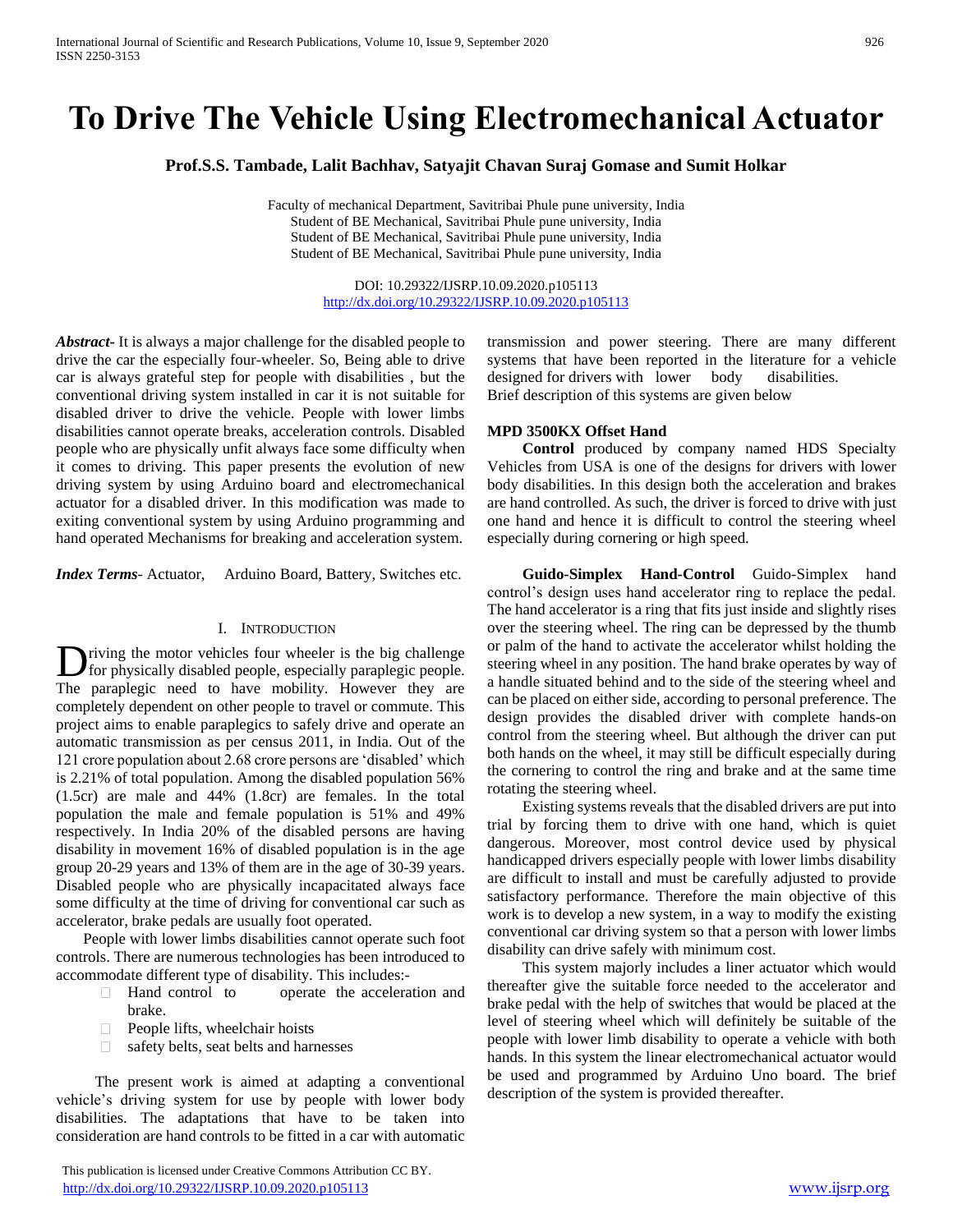# **BASIC WORKING OF THE VEHICLE:**



Fig 1: Block diagram of the system.

The vehicle system that is designed for people with lower limb disability consist mainly of following parts

- Accelerator and brake pedal (present in the vehicle  $\Box$ itself but is regulated by the actuator)
- Electromechanical Actuator  $\Box$
- $\Box$ Arduino Uno controller
- $\Box$ Switches
- $\Box$  Battery, let's have a look at all the parts briefly

#### II. ACCELERATOR AND BRAKE PEDALS

The **Accelerator** is worked by the right foot. It is linked to the carburetor, which supplies the correct mixture of air and petrol which runs the engine, thereby controlling the power output of the engine. The further the pedal is pressed down, the greater the power output and the faster the car goes. When you let the pedal up, or take your foot off altogether, the opposite happens and the car begins to slow down. The accelerator pedal is very sensitive and new drivers usually find it difficult to get just the right amount of pressure on it.

The **Brake** pedal is placed immediately to the left of the accelerator and should be worked with the ball of the foot. Training in using the brake pedal include not only the application of the brake, but also practice in moving the right foot freely and accurately from the accelerator to the brake and back again without looking down at the pedals. This can be practiced while sitting in the driving seat without the engine running. Under normal driving conditions, only this brake should be used. The harder the pedal is pushed down, the greater the braking effect and the more quickly the car will lose speed. In most situations, only light pedal pressure is needed to brake safely and smooth.





**1. Electromechanical Actuator**

 As seen before an electromechanical actuator is a device which converts the electrical energy into the mechanical motion, here two electromechanical actuators are placed in front of the accelerator and brake pedals and operates them. The motor motion is mechanically converted to linear displacement. The design of actuator consists of the lead screw and the nut. The basic principle of operation in most of electromechanical actuator is based on the inclined plane concept. The threads of the lead screw are used as a ramp that transforms a small rotational force by magnifying it over a long distance to enable a large load to be moved over a short distance.

Fig 3: Electromechanical Actuator



### **Why electromechanical actuator?**

Electromechanical actuator is selected as it has many advantages over the other types of actuators such as

- If one uses hydraulic actuator there is always a chance  $\Box$ of oil leakage
- The use of hydraulic actuator will increase the  $\Box$ storage space for vehicle i.e. the space would be required for the oil reservoirs.
- If we use pneumatic actuator the load capacity would  $\Box$ be less that it won't fulfill the load requirements.
- П. In pneumatic actuators there will always be chances of air leakage which would intently break the whole system
- In pneumatic actuators the need of more storage space for compressor will be required also there will be need of lubrication.
- $\Box$ Also electromechanical actuators improve machine performance owing to their accurate and smooth delivery of force.
- $\Box$ Easy set up and installation, they save more than 50% of running costs.
- $\Box$ Electro-mechanical actuators possess high speed and acceleration capabilities with excellent load bearing capacity
- They are designed ruggedly utilizing the best of raw materials to can be run continuously without affecting performance.
- Risk of contaminating the environment is minimal as  $\Box$ there are no hydraulic fluid leaks.
- $\Box$ They guarantee quieter operation compared to their counterparts such as pneumatic and hydraulic actuators.
- **2. Arduino Uno Controller**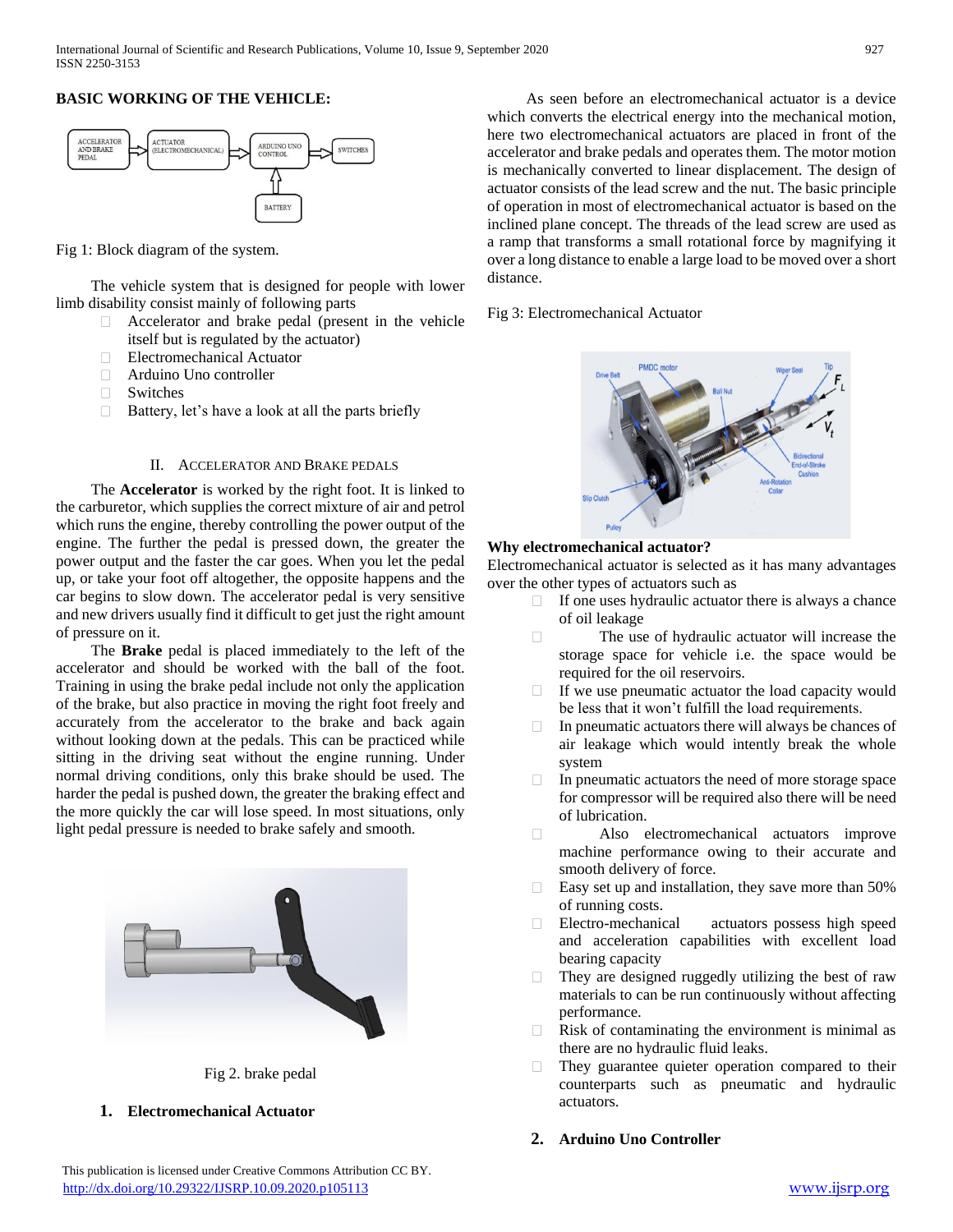Arduino is an open-source electronics platform based on easyto-use hardware and software. [Arduino boards a](https://www.arduino.cc/en/Main/Products)re generally used to read inputs and turn it into an output. You can tell your board what to do by sending a set of instructions to the microcontroller on the board. This is done by the [Arduino](https://www.arduino.cc/en/Reference/HomePage) [programming](https://www.arduino.cc/en/Reference/HomePage) [language \(](https://www.arduino.cc/en/Reference/HomePage)based on [Wiring\)](http://wiring.org.co/), and [the](https://www.arduino.cc/en/Main/Software) [Arduino Software \(IDE\),](https://www.arduino.cc/en/Main/Software) based on [Processing.](https://processing.org/) This arduino uno controls the motion and load of the actuators by sensing the amount of pressure that is to be given to the accelerator and brake pedals.



Fig 4: Arduino Uno Controller

 This arduino uno gives controls to the actuator by programming the proper sequence of the load or the pressure by sensing the input. Here the input to the arduino is the load or the pressure given to the switches to drive the vehicle and the programming done on the octave software gives direction of operation and the output delivered is the proper amount of motion to process the actuator which further operates the accelerator and brake pedal.

 Arduino uno controller is easy to use software and hardware controller also the libraries of the board are easily available, also it provides simple and clear programming environment which makes it easy to adapt.

## **3. Switches**

 [A switch o](https://en.wikipedia.org/wiki/Switch)perated by the motion of a machine part or presence of an object. They are used for controlling machinery as part of a [control system, a](https://en.wikipedia.org/wiki/Control_system)s a safety [interlocks, o](https://en.wikipedia.org/wiki/Interlock_(engineering))r to count objects passing a point. A switch is an electromechanical device that consists of an actuator mechanically linked to a set of contacts. When an object comes into contact with the actuator, the device operates the contacts to make or break an electrical connection.



Fig 5. Steering wheel with switches.

 These were the main parts of the system modification; this modification includes operation of accelerator and brake pedal by the electromechanical actuator. The electromechanical actuator with the help of the lead screw and nut operates the pedals by the input the sensed by the arduino uno controller which is programmed by octave to sense the amount of the pressure that is given by the driver on the switches. The greater the pressure applied so would be the speed of the vehicle.



Fig 6: Two actuator system

 The switches that will be sensing the amount of pressure will be placed at the steering level which can be easily operated by the people with lower limb disability without using their hands. This system also makes the vehicle fully automated.

### III. CONCLUSION

 This paper presents the system which is useful for the people with lower limb disability, since we all know it is very much difficult for people with disability to drive the vehicle, this vehicle gives an accomplishment for such people to be free and drive by themselves. This system majorly consists only a single difference than that of the conventional vehicle, i.e. the actuators are placed to operate the accelerator and brake pedal. This is done by the control of the arduino uno which senses the amount of the pressure that is to be given to the accelerator or brake pedal in order to run the vehicle. The arduino uno is directed by proper programming to take the actions; this programming is done by the octave software. This system enhances the fully atomization of the vehicle with low costs and low maintenance providing high accuracy and efficiency. It is not that only physically disabled people can use this vehicle, it can rather be used by every person who is also physically fit by taking proper training.